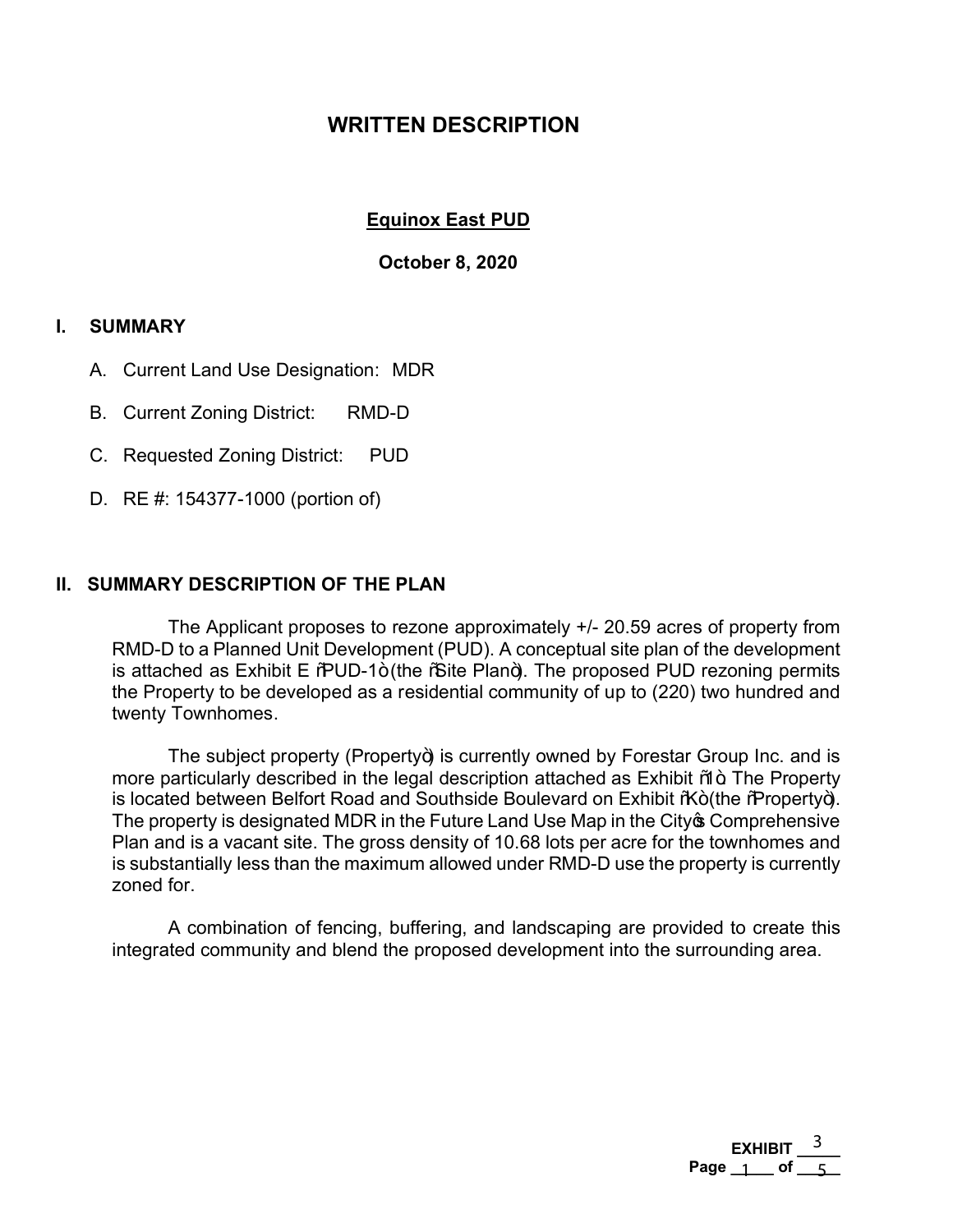## **III. PUD DEVELOPMENT CRITERIA**

## **A. Description of Uses shall include Townhomes**

1. Up to two hundred twenty (220) Townhomes.

2. Essential services including roads, water, sewer, gas, telephone, stormwater management facilities, radio, television, electric, marine and land communication devices small satellite dishes, and similar uses subject to performance standards set forth in Part 4 in the City of Jacksonville Zoning Code.

3. Home occupation meeting the performance standard set forth in Part 4 of the City of Jacksonville Zoning Code.

### **B**. **Permitted Accessory Uses and Structures:**

 Accessory uses and structures are allowed as defined in Section 656.403 of the Zoning Code.

## **C. Minimum Lot and Building Requirements**

Lot Requirements (Required setbacks shall be measured to the face of the structural wall of the home or building. Nonstructural exterior surfaces or veneers will not be considered encroachments):

### **Minimum Lots Requirements For Townhomes**

- (1) Minimum lot width. Fifteen (15) feet; for end units twenty-five (25) feet
- (2) Maximum Lot coverage by all buildings. Seventy Percent (70%)
- (3) Minimum setback requirements,
	- (a) **Front**-15 feet to the building façade; 22 feet from the outside edge of sidewalk to the garage face where sidewalks are located on that side of the street

**EXHIBIT \_\_\_\_\_**  Page  $\frac{2}{5}$  of  $\frac{5}{5}$ 

3

- (b) **Side**-0 feet interior/10 feet on end units
- (c) **Rear**-10 feet
- (4) Minimum Lot Area- 1,200 square feet
- (5) Maximum height of structure- 35 feet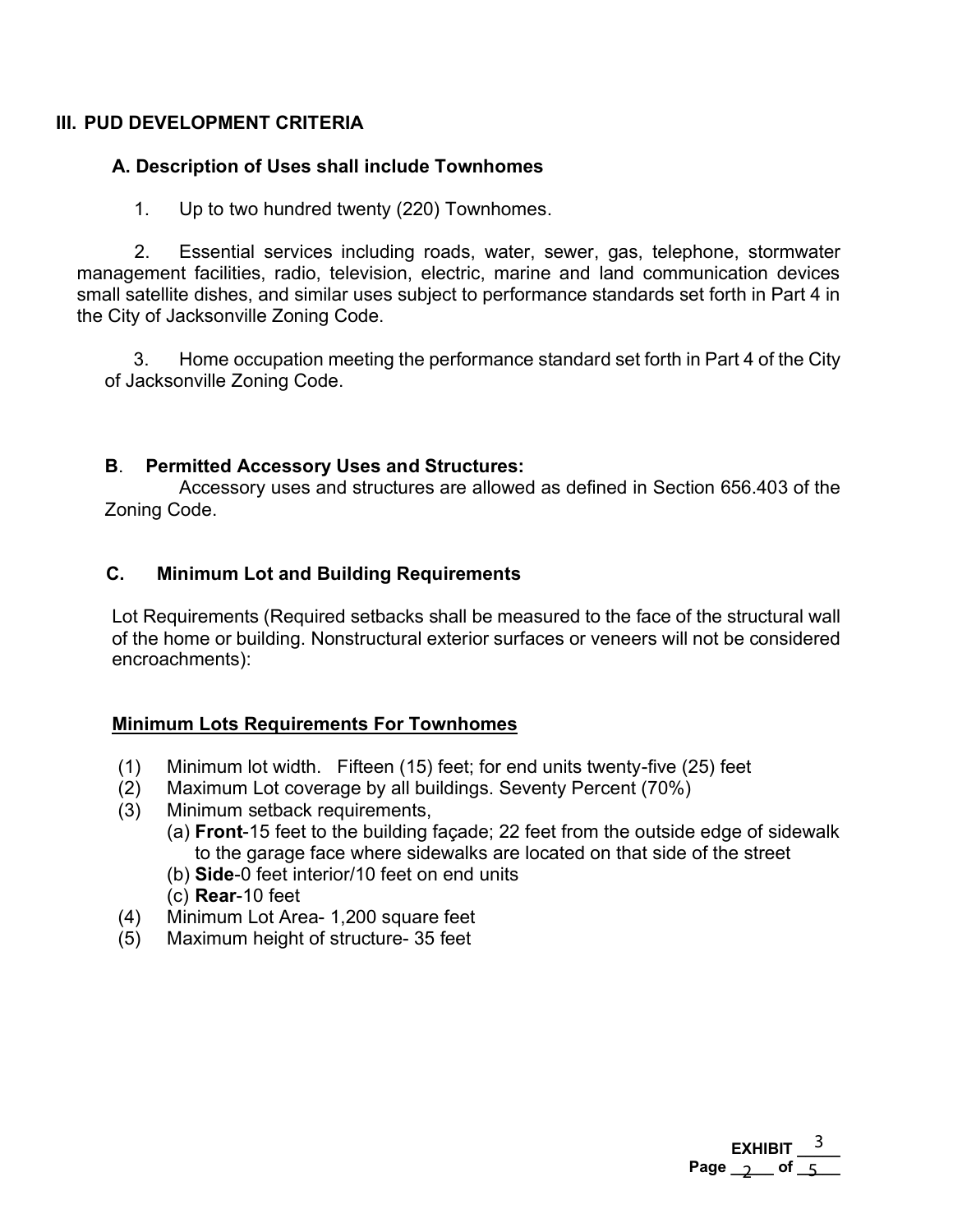## **D. Ingress, Egress and Circulation**

- (1) Parking Requirements. A minimum of (2) two parking spaces (440) shall be provided for each unit plus one additional parking space for every 3 units (74 spaces).
- (2) Vehicular Access.
	- a. Vehicular access to the Property shall be by way of AC Skinner Parkway. The final location of all access points is subject to the review and approval of the Development Services Division.
	- b. Within the Property internal access shall be provided to each home and the common areas via the streets as shown on the Site Plan which shall meet the standards required by the Code of Subdivision Regulations.
- (3) Pedestrian Access.

Pedestrian access shall be provided by sidewalks installed in accordance with the 2030 Comprehensive Plan.

### **E. Signs**

- (1) The Applicant may construct up to two (2) permanent, single faced identity signs at entrance off AC Skinner Parkway and or (1) permanent, double faced sign in the median of the entry road to the development. Each sign shall not exceed twenty-four (24) square feet in area or twelve (12) feet in height.
- (2) Real estate and construction signs shall also be allowed on each lot as provided for by Part 656.1306 and Section 656.1307 of the Zoning Code.

### **F. Landscaping**

Landscaping will meet the requirements of Part 12 Landscape Regulations of the Zoning Code.

### **H. Recreation, Open Space and Lakes and Ponds**

Unless otherwise approved by the Planning and Development Department, recreation open space will be provided in Sec. 656.420 of the zoning code.

Construction of the Retention Areas (including the import and export of fill) as shown by the Site Plan. provided that each Retention Area is subsequently completed so as to comply with the final engineering plans approved by the City of Jacksonville and the St. Johns River Water Management District prior to final acceptance of the portion of the Property containing such Retention Area.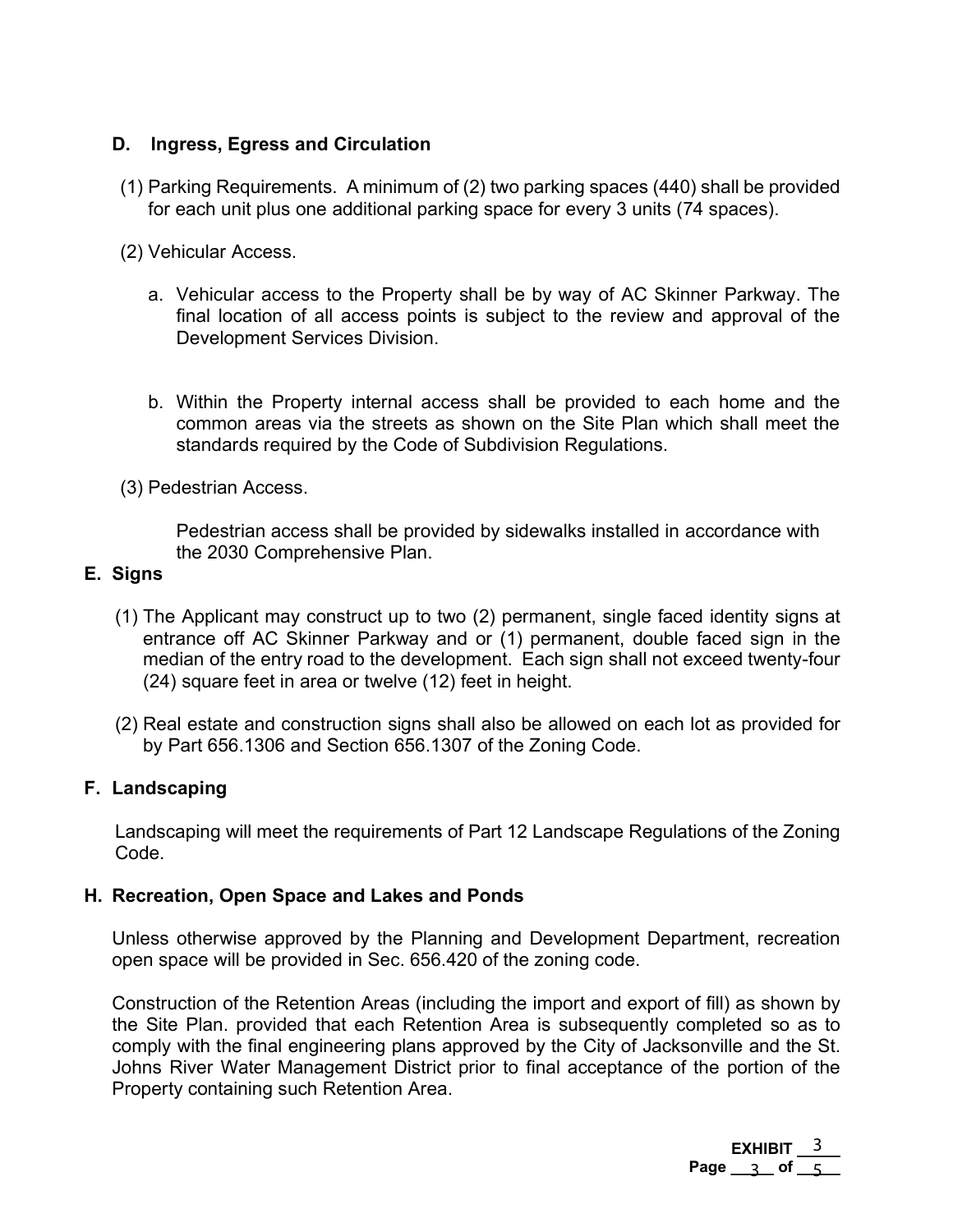### **I. Utilities**

.

Water and sanitary sewer will be provided by JEA.

#### **J. Wetlands**

The Property will be developed in accordance with the permit requirements of the St. Johns River Water Management District, ACOE and all other local, state and federal requirements. The SJRWM wetlands on this site are not impacted and are excluded from this PUD.

### **IV. DEVELOPMENT PLAN APPROVAL**

With the request for verification of substantial compliance with the PUD, a preliminary development plan shall be submitted to the City of Jacksonville Planning and Development Department identifying all then existing and proposed uses within the Property, and showing the general layout of the overall Property.

### **V. PUD REVIEW CRITERIA**

- A. Consistency with Comprehensive Plan: According to the Future Land Use Map series (FLUMS) of the 2030 Comprehensive Plan, the designated Land Use will be Medium Density Residential (MDR), which allows for the use requested in the subject PUD.
- B. Consistency with the Concurrency and Mobility Management System: The PUD will satisfy all concurrency requirements as required by the City of Jacksonville Concurrency Management System Office.
- C. Allocation of Residential Land Use: The PUD provides for residential uses which are in compliance with the requirements of the 2030 Comprehensive Plan.
- D. Internal Compatibility/Vehicular Access: Vehicular access will be from AC Skinner Parkway. All uses are townhomes and a clubhouse.
- E. External Compatibility/Intensity of Development: The proposed density and uses are compatible with residential and commercial development in the area.
- F. Recreation/Open Space: The PUD will provide a recreation/common area for the community as required by Part 656.420 of the Zoning Code. The open space will consist of 3.21 acres. Additionally, ponds total approximately 3.08 acres and provides additional open space.